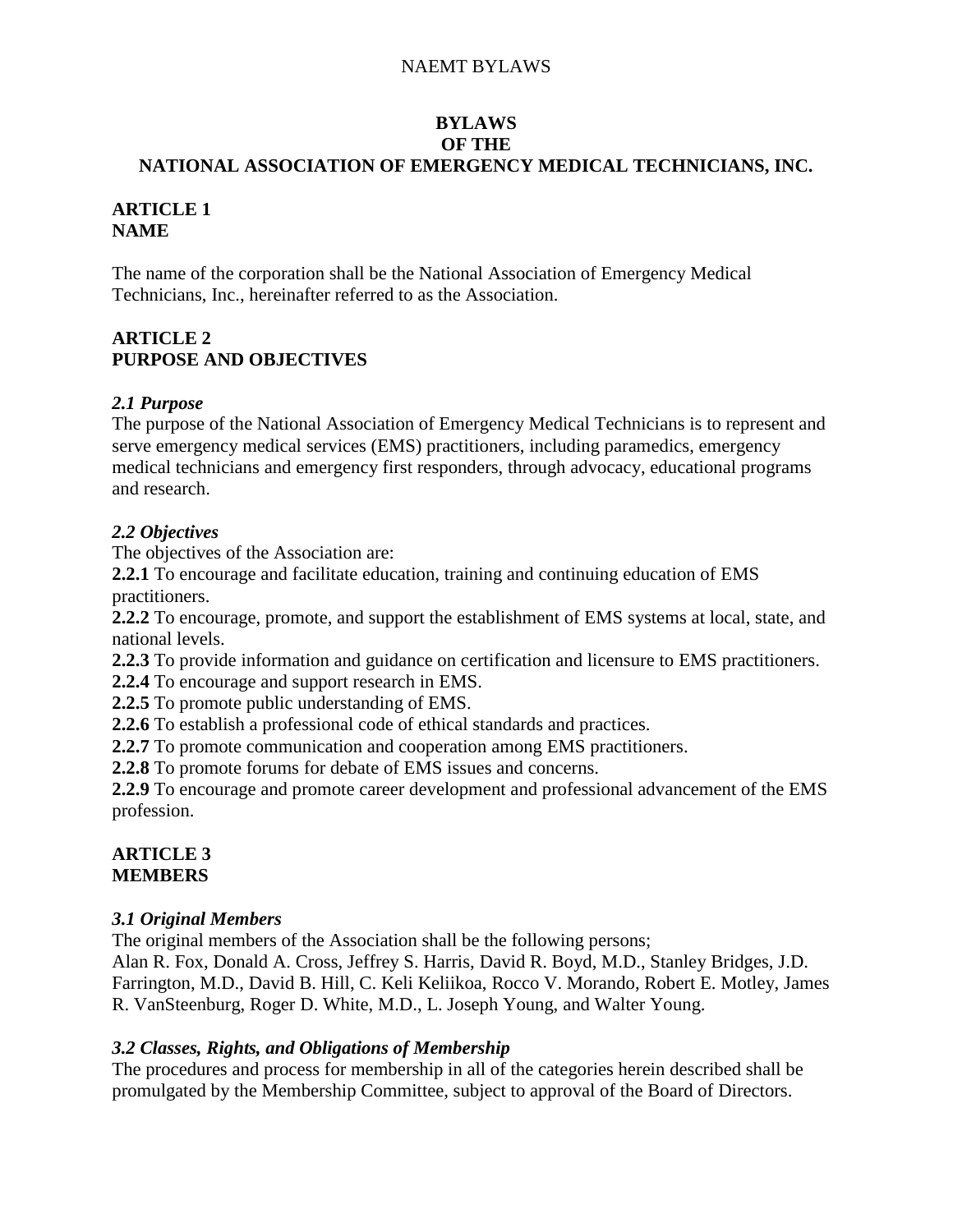### *3.2.1 Active Member*

The active members of the Association shall be those individuals with an interest and involvement in EMS and who are certified as an EMS practitioner by one of the states or territories of the United States of America, or by the National Registry of Emergency Medical Technicians, Inc., and pay annual dues as determined by the Board of Directors. Said members are entitled to make motions, vote, and hold any office of the Association for which said members are qualified.

### *3.2.2 Associate Member*

Associate members of the Association shall be those individuals with an interest and involvement in EMS and who are not certified as EMS practitioners by one of the states or territories of the United States of America, or by the National Registry of Emergency Medical Technicians, Inc. Associate members are entitled to the privileges of Association membership except those of voting, holding office or chairing committees. Annual membership dues shall be set by the Board of Directors. Associate members may include: individuals involved in the training and education of EMS practitioners and supportive of the mission of the Association; professionals who have demonstrated an interest in EMS and in the aims of the Association.

### *3.2.3 Student*

Student members shall be enrolled in classes of instruction leading to certification as an EMS practitioner at any level. Student members may serve on committees, but may not make motions, vote, hold office, or chair committees of the Association. Annual membership dues shall be set by the Board of Directors, but shall not exceed those of the active members. Such membership status shall be limited to one year.

### *3.2.4 Honorary*

Persons of distinction who have rendered outstanding service to the Association or to the EMS profession may be proposed for honorary membership. A person may be nominated for honorary membership by an active member, and upon vote of the Board of Directors, shall be conferred the title of "Honorary Member". An honorary member shall have none of the obligations of membership, but shall be entitled to privileges thereof excepting those of making motions, voting, or holding office.

### *3.2.5 Emeritus*

Upon recommendation of the Board of Directors, a member who has a long history of service to the Association but may no longer be actively engaged in the EMS profession may be elected to emeritus status. Such person shall have rendered outstanding service to the Association. Such a person would be given the title Member Emeritus. A Member Emeritus, or an Officer Emeritus (using proper title, e.g. President Emeritus) shall have none of the obligations of office but shall be entitled to all the privileges and right appertaining thereto.

### *3.2.6 Lifetime*

Lifetime Members of the Association shall be defined as those individuals who qualify as active members and pay a one-time Lifetime membership dues as determined by the Board of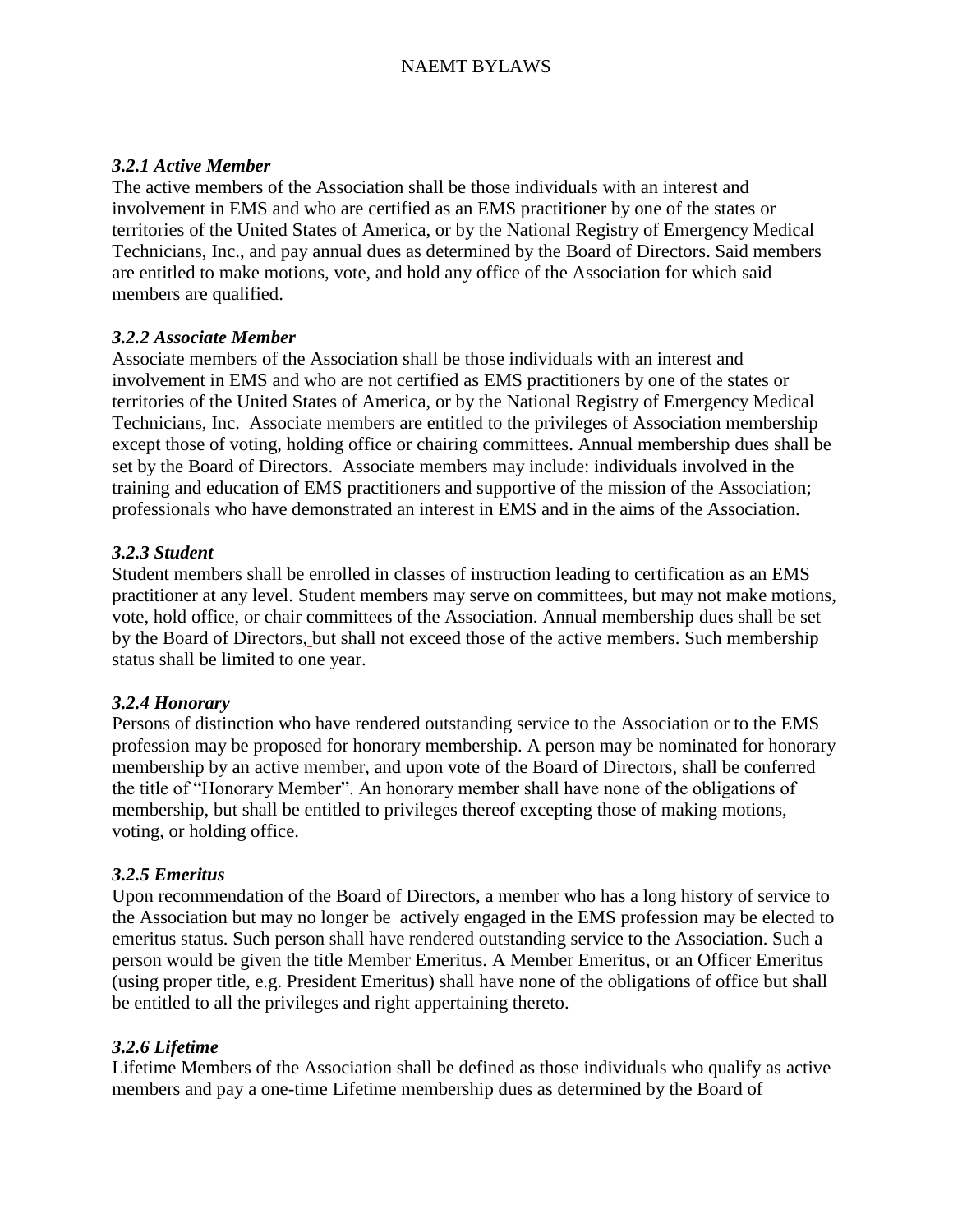Directors. Lifetime members are entitled to the privileges given to any active member as defined by the bylaws and policies as set forth by the Association. Members who are elected to the office of President and who complete their terms as President shall be granted lifetime membership in the Association without having to pay any membership dues.

# *3.2.7 Agency*

Any EMS service or organization may apply for agency membership. Annual agency membership dues shall be set by the Board of Directors. Each individual agency member shall be entitled to all privileges of membership as defined by the bylaws and policies as set forth by the Association.

## *3.3 Eligibility*

A prospective member shall submit an application for membership to the Membership Coordinator. The Membership Coordinator, or his designee, shall review the application, verify and approve the candidate or reject the application for membership together with such credentials for membership and in such form as deemed appropriate. The procedures utilized by the Membership Coordinator shall be subject to the approval of the Board of Directors. Appropriate grounds for rejection shall include, but are not limited to, conviction of a felony, notice of official reprimand, sanction, or unethical or immoral behavior. Appeal of the decision of the Membership Coordinator may be made to the Board of Directors, which shall establish rules governing said appeals in accordance with the tenets of reasonable process. The decision of the Board of Directors shall be final.

### *3.4 Membership Not Limited*

Membership shall not be limited by any consideration of race, creed, religion, sex, sexual orientation, national origin, or disability.

### *3.5 Right to Vote*

Members entitled to vote may each cast one vote upon matters properly brought before the Association.

*3.5.1* Members shall not be required to attend meetings in order to vote. Active members shall be entitled to cast votes by mail or through electronic means for elections as described herein and on any matter brought by the Board of Directors before the Association membership for a vote. The Board of Directors shall approve a process to facilitate voting by all voting members of the Association.

### *3.6 Revocation of Membership Status*

Members who fail to pay dues within sixty days of the payment date or meet other requirements of membership as determined by the Board of Directors may have their membership in the Association revoked. Membership may be revoked by the Membership Coordinator for other appropriate cause, including, but not limited to conviction of a felony offense, notice of an official reprimand, sanction, or other negative action by the credentialing state, unprofessional conduct, or unethical or immoral behavior. Action taken to revoke membership status in the Association may be appealed to the Board of Directors, which may appoint a hearing committee with full power and authority to hear and issue a ruling on said appeal. The ruling of the Board of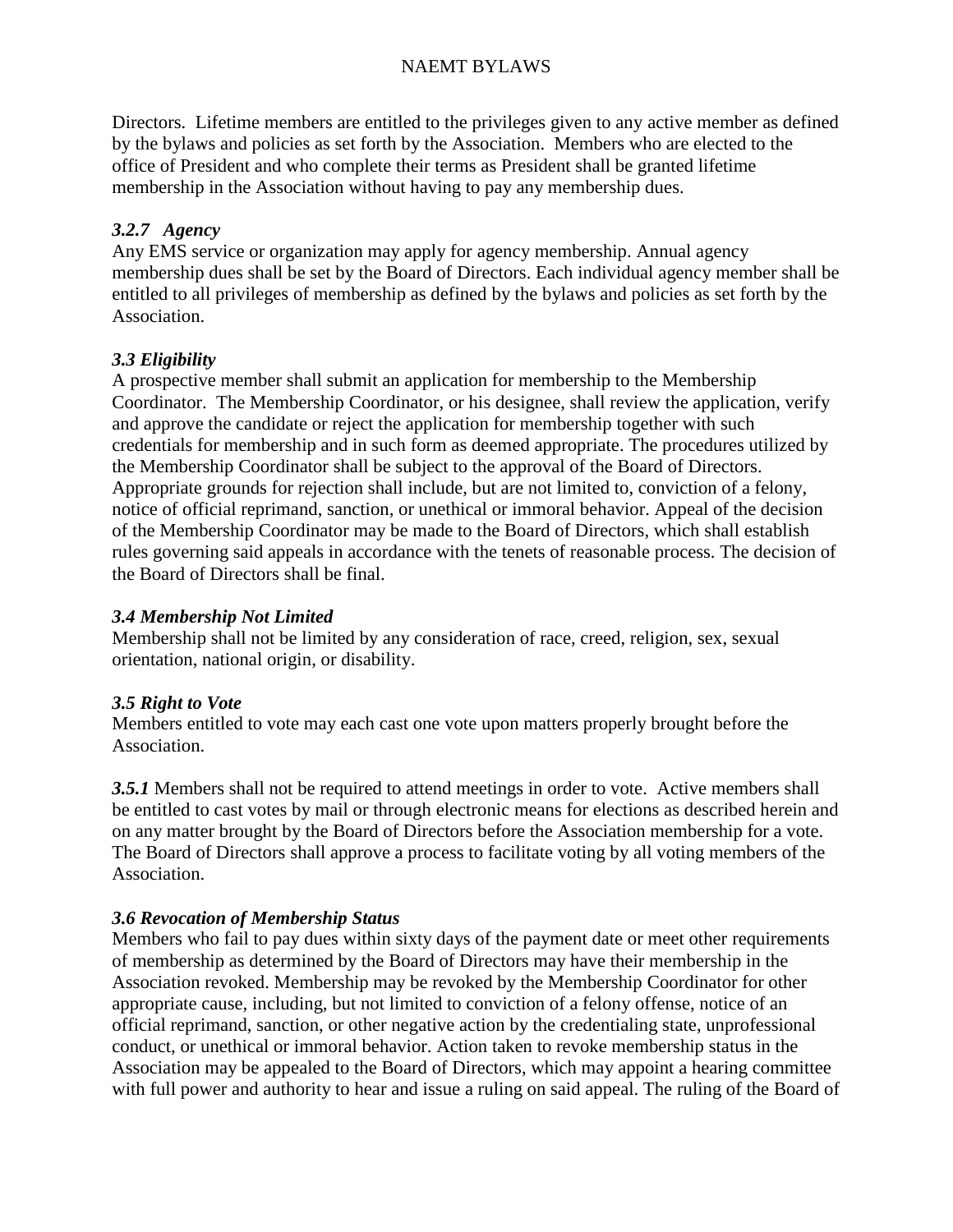Directors or the hearing committee shall be final.

## **ARTICLE 4 MEETING OF THE MEMBERS AND BOARD OF DIRECTORS**

### *4.1 Annual Meeting of the Association*

The annual meeting of the members shall be held at a time and place to be determined by the Board of Directors. At said meeting, the President shall report to the members on the state of the Association.

## *4.2 Annual Meeting of the Board of Directors*

The annual meeting of the Board of Directors shall be held on a date established for the annual meeting of the Association. Notice of said meeting shall occur no later than thirty days prior to the actual date thereof.

### *4.3 Meetings of the Board of Directors*

The Board of Directors shall meet minimally twice per year, and at other times established by the President or by action of one-third of the Board of Directors then in office.

## *4.4 Special Meeting*

Special meetings of the members may be held at any reasonable time and place designated by the President, upon the petition of sixty members to the Secretary of the Association, or by a majority of the Board of Directors then in office. Written notice shall be given of the meeting and business thereof. Such meeting shall be held not later than ninety days following receipt of said petition.

### *4.5 Notice*

Notice of each annual meeting shall be mailed by the Secretary of the Association to each member not less than sixty days in advance of such meeting. Notices of special meetings of the members or Board of Directors shall be published and made available for each Member by the Secretary not less than thirty days in advance of such meeting.

# *4.6 Quorum*

### *4.6.1 Members*

Except as otherwise required by law or these Bylaws, the majority of the active members voting electronically shall constitute a quorum for the transaction of business.

### *4.6.2 Board of Directors*

A majority of the Board of Directors then in office and present at any meeting of the Board of Directors, shall constitute a quorum for the transaction of business.

**ARTICLE 5 GOVERANCE**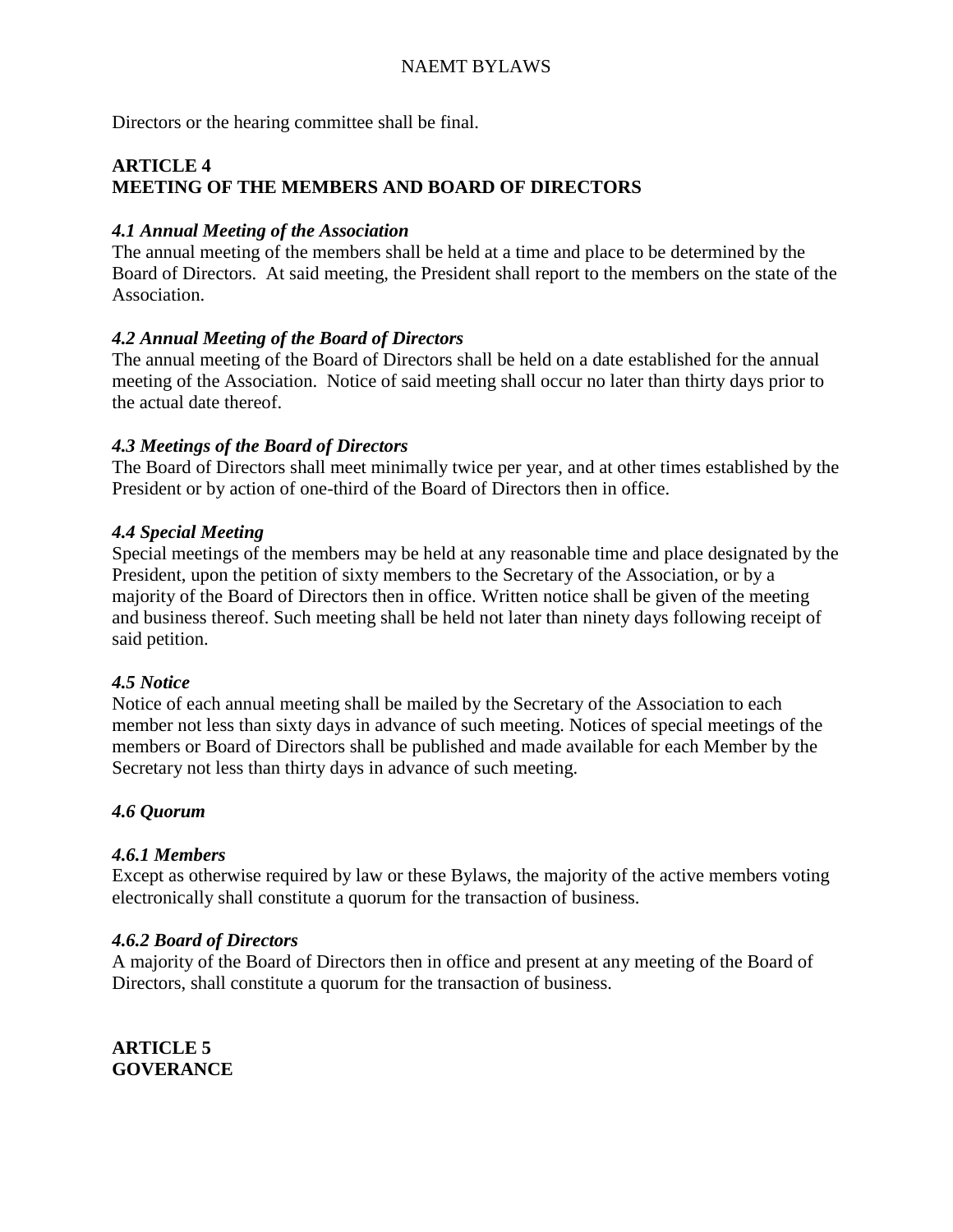### *5.1 Members*

The active members of the Association shall retain and have the ultimate authority for the governance of the Association and may delegate to the Board of Directors, Officers, or agents of the Association such powers and duties as deemed appropriate. The active members, without limiting any of its general or specific prerogatives, specifically reserve the right to amend these Bylaws.

### *5.2 Qualifications*

Officers and members of the Board of Directors, except the Medical Director who serves by appointment as an ex officio member, shall be active members in good standing of the Association.

### *5.2.1 Qualifications for Directors*

To serve as a director, members shall have met the following qualifications: active membership for at least 2 consecutive years immediately preceding election; and participation in at least one of the following association programs or activities within the two years immediately preceding election;

- o serving as an instructor for an NAEMT education program;
- o serving as a state or regional coordinator for at least one of NAEMT's programs;
- o serving on an NAEMT committee;
- o serving as an NAEMT representative or liaison to another organization;
- o serving as a member of the NAEMT Affiliate Advisory Council;
- o serving as a trustee of the NAEMT Foundation.
- written recommendation from the candidate's service or agency confirming the candidate's level of commitment to the profession, and the employer's support for the time commitment required for the position being sought.
	- o If the employer is different from the service or agency, a letter from the candidate's employer confirming their support for the time commitment required for the position being sought;
	- $\circ$  If the candidate is self-employed, a written recommendation from an EMS colleague confirming the candidate's level of commitment to the profession and the candidate's ability to meet the time commitment required for the position being sought.

### *5.2.2 Qualifications for Officers*

To serve as an officer of NAEMT, members shall have met the following qualifications:

- all of the qualifications for director as listed in 5.2.1;
- service on the NAEMT Board of Directors within the previous 4 years;
- written recommendation from the candidate's service or agency confirming the candidate's level of commitment to the profession, and the employer's support for the time commitment required for the position being sought.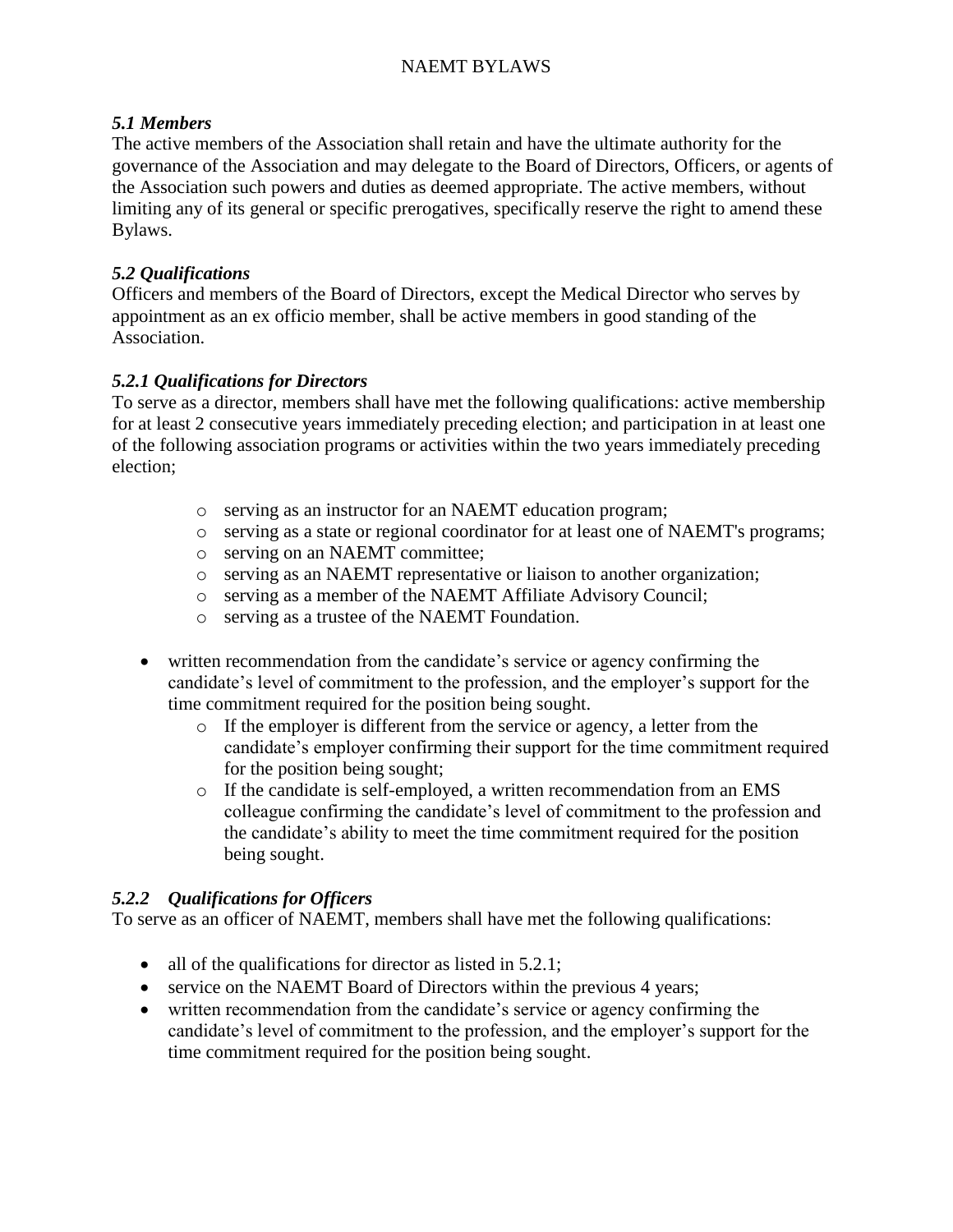- o If the employer is different from the service or agency, a letter from the candidate's employer confirming their support for the time commitment required for the position being sought, or
- o if the candidate is self-employed, a written recommendation from an EMS colleague confirming the candidate's level of commitment to the profession and the candidate's ability to meet the time commitment required for the position being sought;
- engagement within the last five years, in the daily operations of an EMS system.

# *5.3 Conduct of Business*

The Board of Directors of the Association may conduct business of the Association in person, electronically, or by mail.

# *5.4 Officers*

The officers of the Association shall be the President, President-Elect, Immediate Past President, Secretary, and Treasurer. Except for the President and Immediate Past President, whose offices are achieved by succession, the officers shall be elected by the active members of the Association and shall serve as the officers of the Association.

# *5.5 Board of Directors*

The Board of Directors shall consist of five Officers of the Association and ten Directors who are elected by the active members of the Association. These fifteen members of the Board of Directors shall be voting members of said Board. The Medical Director, appointed by the President, is an ex-officio member of the Board of Directors with no voting rights. The President of the Association shall serve as the presiding officer of the Board of Directors and the Association.

# *5.5.1 Powers*

a. The Board of Directors shall be vested with the general management and oversight of the affairs of the Association, including, but not limited to, supervising all funds and approving budgets of the Association, and the appointment of such staff as is necessary to carry out the business of the Association.

b. The Board of Directors may establish affiliations with state EMS associations in accordance with such policies as established by the Board of Directors.

# *5.6 Vacancies*

Any vacancy occurring as a result of resignation, removal, or any other reason of any officer or director of the Association, unless otherwise provided for in these Bylaws, shall be filled by appointment by the President subject to the approval of the Board of Directors. In the event of a vacancy for any reason of the President, the President-elect shall assume the position of President for the remainder of the President's current term. In the event of a vacancy for any reason in the office of Immediate Past President, such office shall remain vacant until next filled by succession of the President. A vacancy occurring for any reason in the offices of presidentelect, secretary, or treasurer of the Association shall be filled by a special election. The Board shall establish policies and procedures for special elections.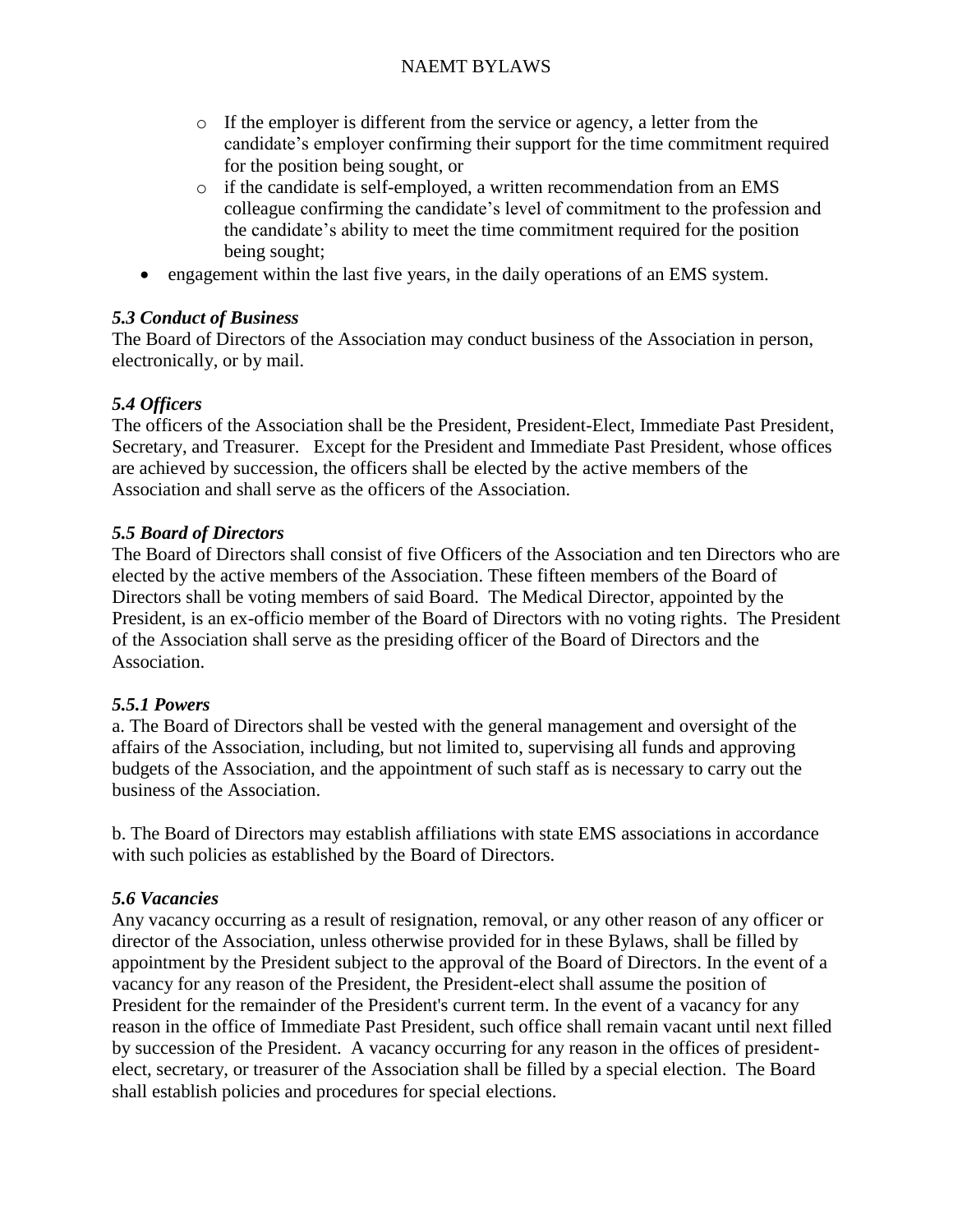### *5.7 Resignation and Removal*

## *5.7.1 Resignation from Office*

An Officer or Director may resign at any time by delivering a letter of resignation to the Secretary of the Association. Such resignation shall be effective upon receipt or at a time specific as detailed in said letter of resignation.

# *5.7.2 Removal from Office*

The Board of Directors may remove an Officer or Director for cause by vote of two-thirds of the Board of Directors then in office, following reasonable notice and a hearing before the Board of Directors. Cause may be defined to include, but shall not be limited to, an Officer's or Director's failure to attend meetings, fulfill the obligations of office, or malfeasance and/or misfeasance of office. The action of the Board of Directors shall be final. The Board of Directors shall establish procedures to implement this section.

### *5.8 Appointment of Auditors*

The auditor(s) for the Association may be elected annually by the Board of Directors for appointment. If no such auditor(s) are elected, the Board of Directors shall cause an Audit Committee of the Association to be constituted and duly appointed by the President to audit the financial records of the Association and to report to the Members at the Annual Meeting of the Association.

### **ARTICLE 6 OFFICERS AND DIRECTORS**

### *6.1 Number and Titles*

The officers, who shall be active members in good standing of the Association, shall consist of a President, President-Elect, Secretary, Treasurer, and the Immediate Past President.

### *6.2 Election*

The officers and directors, except the Immediate Past President and the President who shall assume said office by succession when the President-elect assumes office, shall be elected by the active members of the Association. Members shall have the opportunity to cast votes for officers and directors for a specified period. Officers and directors shall assume office on January 1.

### *6.3 Term of Office*

The term of office for all officers shall be two years and shall be unlimited. The officers shall serve in these offices until their successors are duly elected. The term of office for all Directors shall be two years and shall be unlimited. The Directors' terms shall be staggered so that five new Directors are elected in odd years and five new Directors are elected in even years.

### *6.4 President*

The President, or in his absence the President-elect, shall be responsible for all operations of the Association reporting to the Board of Directors of the Association. The President shall preside at all meetings of the Association. The President shall appoint members of all standing committees and their chairmen annually and shall notify the membership of the appointees immediately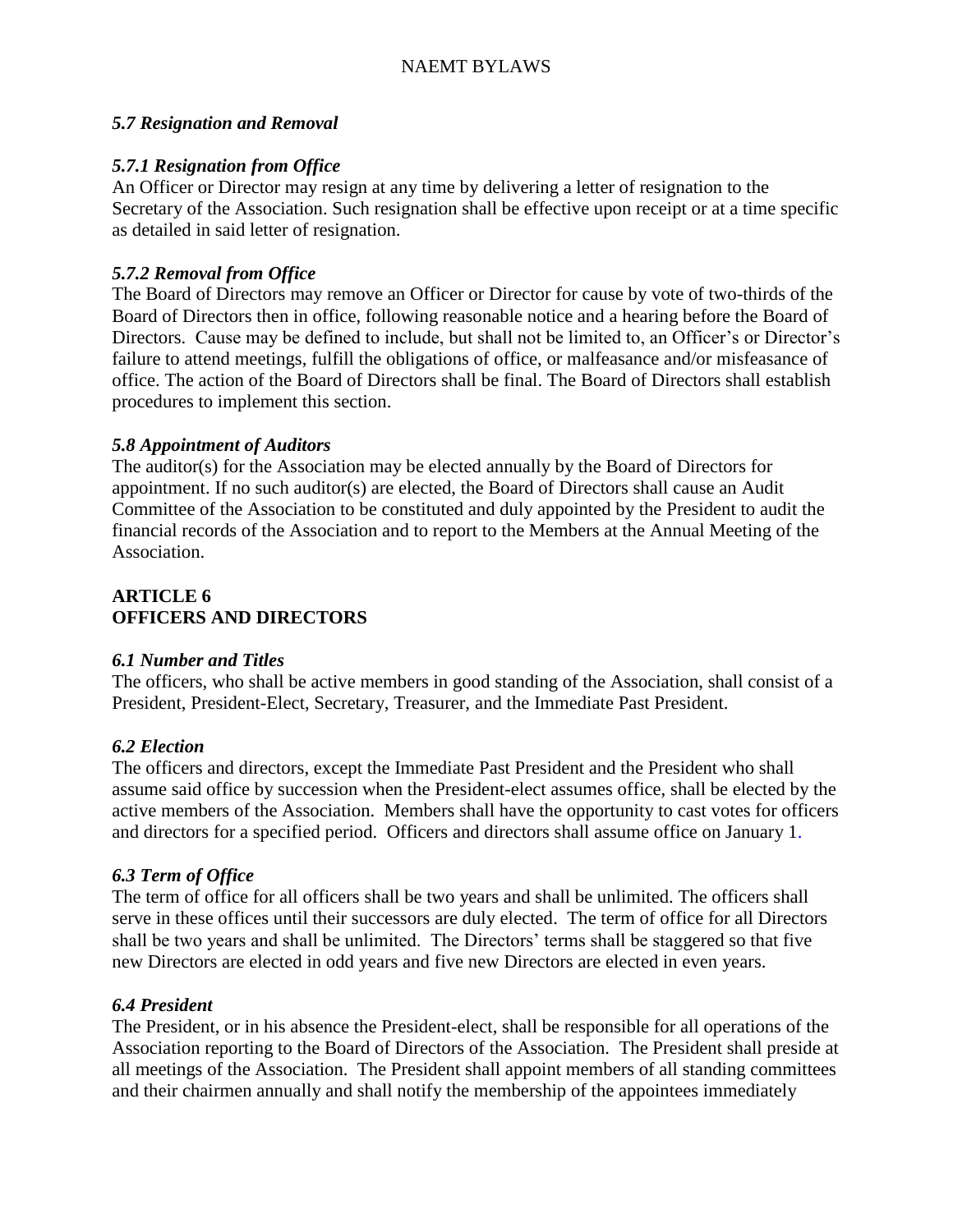thereafter. The President is an ex-officio member of all committees.

#### *6.5 President-Elect*

The President-Elect shall serve in the place of the President in his absence as provided by Section 5.6 and 6.4 hereof, and shall perform such other duties as may be conferred from time to time by the President or the Board of Directors.

### *6.6 Secretary*

The Secretary, or such other person if appointed by the President, shall record the proceeding of the Association and Board of Directors and preserve all reports and other documents and papers which shall be ordered on file.

### *6.7 Treasurer*

The Treasurer, who shall be Chairman of the Finance Committee, shall keep an account of all funds received, of all payments made, and for what purpose. He shall see to it that funds paid out are done so upon proper authorization of persons empowered to do so, and shall make a report of the condition of the treasury as well as operating performance compared with the budget at each regularly scheduled meeting of the Board of Directors and at such other times as may be required. The Treasurer may enter into contracts, bills of exchange, or obligation of any kind binding the Association to the payment of any sum of money, subject to policies and procedures adopted by the Board of Directors.

#### *6.8 Immediate Past President*

The Immediate Past President shall perform such duties as may be conferred upon him by the President or Board of Directors and shall advise and counsel the officers and Board of Directors.

#### **ARTICLE 7 COMMITTEES**

#### *7.1 Authority to Establish*

The Board of Directors may establish such committees (standing or special) as shall be necessary to carry on the work of the Association. Committees shall be appointed by the President and may include other than Association members. Except as otherwise provided, committees shall be chaired by an active member of the Association who is appointed by the President.

#### *7.2 Responsibilities*

Except as herein provided, responsibilities of committees are delineated in the operating procedures of the committees, subject to the approval of the Board of Directors. Operating procedures shall not conflict with or be in contradiction to these bylaws or orders of the Board of Directors.

### **ARTICLE 8 PROVISIONS FOR AMENDMENT AND PARLIAMENTARY AUTHORITY**

### **8***.1 Amendments*

Amendment to these bylaws shall be effected by a majority vote of the active members casting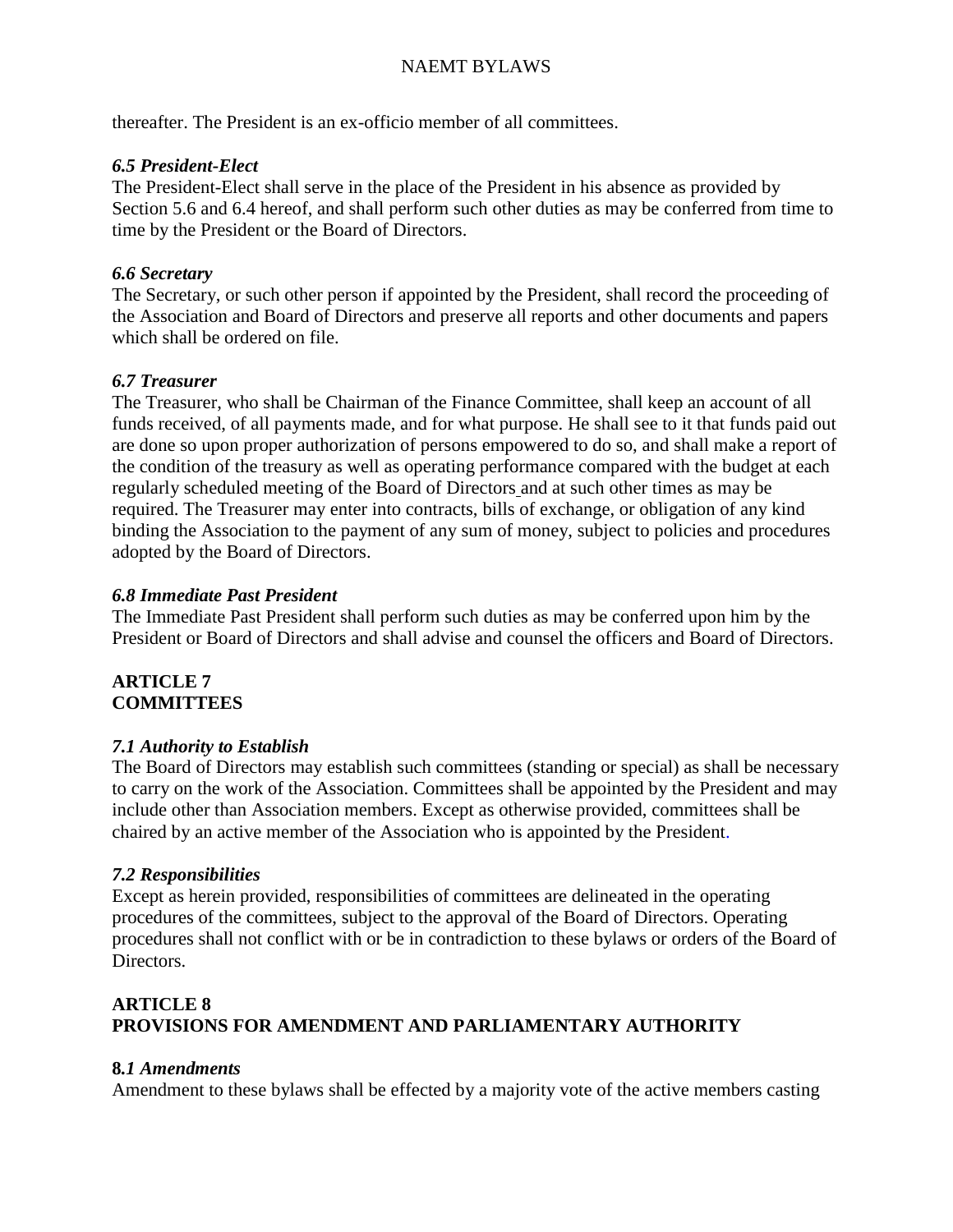ballots in accordance with the policies established by the Board of Directors, providing notice for changes proposed is published and made available to each Member at least thirty (30) days prior to the commencement of voting, together with a notice of when such voting is to be held.

### **8***.2 Parliamentary Authority*

The rules contained in the current edition of Robert's Rules of Order shall govern the meetings of the Association and any of its committees in all cases to which they are applicable and in which they are not inconsistent with these bylaws and any special rules of order the Association may adopt.

## **ARTICLE 9 INDEMNIFICATION**

### **9***.1 General Provisions*

The Association shall indemnify to the fullest extent of the laws of the State of Mississippi, every person, their heirs and personal representatives of such person, who is or was an Officer or agent of the Association against all liability and reasonable expense from any claim, action, suit, or proceeding if such Officer or agent, is wholly successful with respect thereto, or if not wholly successful, then if such Officer or agent is determined to have acted in good faith, in what he reasonably believes to be in the best interest of the Association, and in addition, with respect to any criminal action or proceeding is determined not to have had reasonable causes to believe his conduct was unlawful. The termination of any claim, action, suit or proceeding, by judgment, settlement (whether with or without court approval) or dismissal shall not be used to create a presumption that an Officer or agent did not meet the standards set forth in this section.

#### *9.2 Specific Conditions*

The Board of Directors shall define, and further proscribe the terms, rights, expenses, and other conditions of indemnification; by resolution and causes these definitions to be transmitted to Officers and Board of Directors, in accordance with prudent provisions as from time to time may be appropriate and upon advice of counsel.

### **ARTICLE 10 FISCAL YEAR**

The fiscal year of the Association shall be from the period of January 1st through December 31st of each year, unless otherwise determined by the Finance Committee and ratified by the Board of Directors.

#### **ARTICLE 11 DISSOLUTION**

In the event of dissolution, consolidation, or other liquidation, the assets of the Association shall be applied and distributed to the extent possible as follows:

### *11.1 Liabilities*

All liabilities and obligations of the Association shall be paid and discharged, or adequate